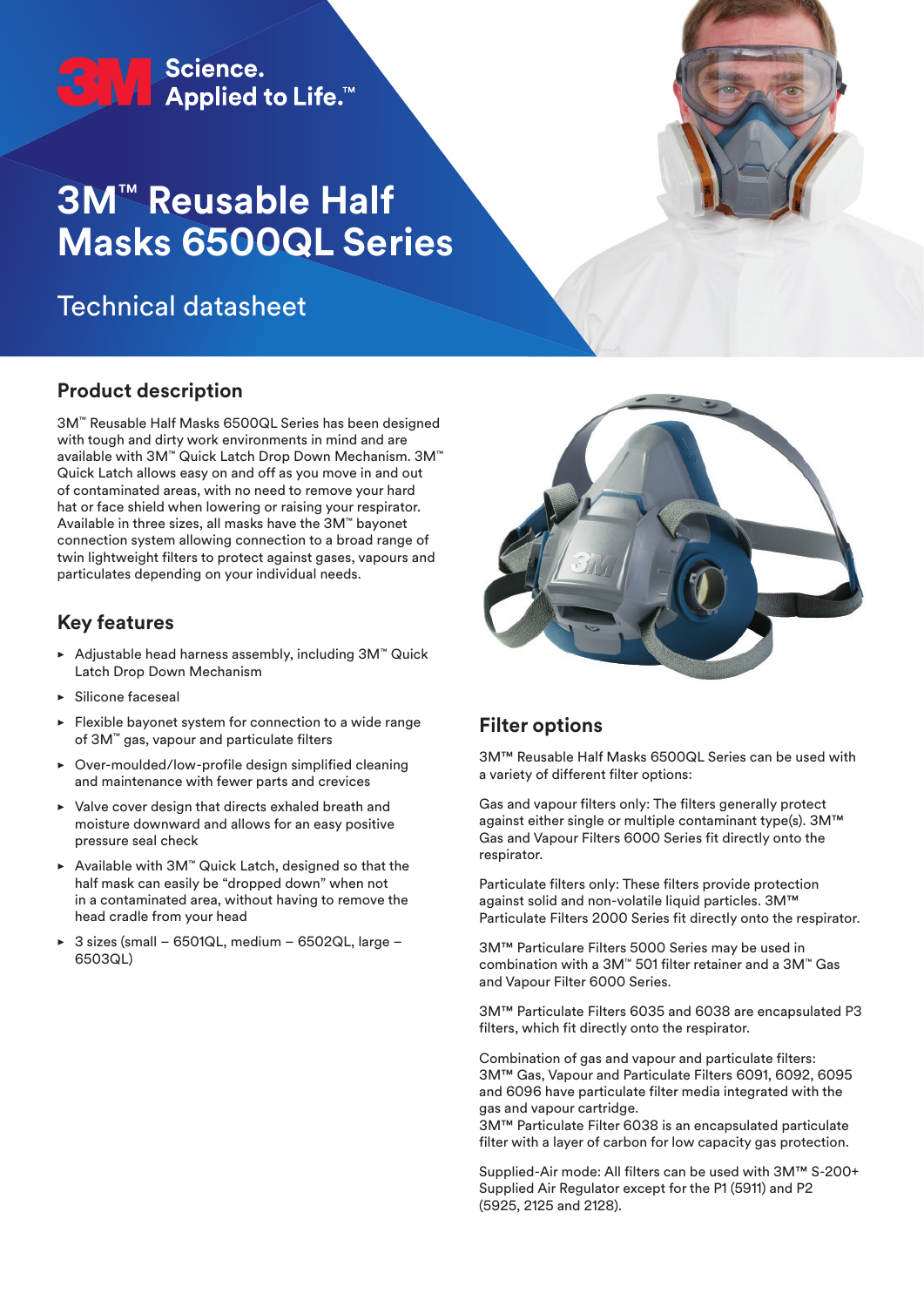## **Gas and Vapour/Combination Filters**

| <b>Filter</b>                | <b>Standard</b>              | <b>Class</b>                | <b>Hazard</b>                                                                                                    |
|------------------------------|------------------------------|-----------------------------|------------------------------------------------------------------------------------------------------------------|
| 6051 (06911)<br>6055 (06915) | EN 14387: 2004<br>+A1:2008   | A1<br>A <sub>2</sub>        | Organic vapours (b.pt. > 65°C)                                                                                   |
| 6054                         | EN 14387: 2004<br>+A1:2009   | K <sub>1</sub>              | Ammonia and derivatives                                                                                          |
| 6057                         | EN 14387: 2004<br>$+A1:2010$ | ABE1                        | Combination organic vapours (b.pt. >65°C),<br>inorganic and acid gases                                           |
| 6059                         | EN 14387: 2004<br>$+A1:2011$ | ABEK1                       | Combination organic vapours (b.pt. >65°C),<br>inorganic and acid gases and ammonia                               |
| 6075                         | EN 14387: 2004<br>+A1:2012   | A1 + formaldehyde           | Organic vapours (b.pt. >65°C)<br>and formaldehyde                                                                |
| 6091                         | EN 14387: 2004<br>$+A1:2013$ | A1P3R                       | Organic vapours (b.pt. >65°C),<br>and particulates                                                               |
| 6092                         | EN 14387: 2004<br>+A1:2014   | ABEK1P3 R +<br>formaldehyde | Combination organic vapours (b.pt.<br>>65°C), inorganic and acid gases, ammonia<br>particulates and formaldehyde |
| 6095                         | EN 14387: 2004<br>+A1:2015   | A2P3R                       | Organic vapours (b.pt. >65°C),<br>and particulates                                                               |
| 6096                         | EN 14387: 2004<br>+A1:2016   | A1E1HgP3 R                  | Organic vapours, acid gases (b.pt. >65°C),<br>mercury vapour, chlorine and particulates                          |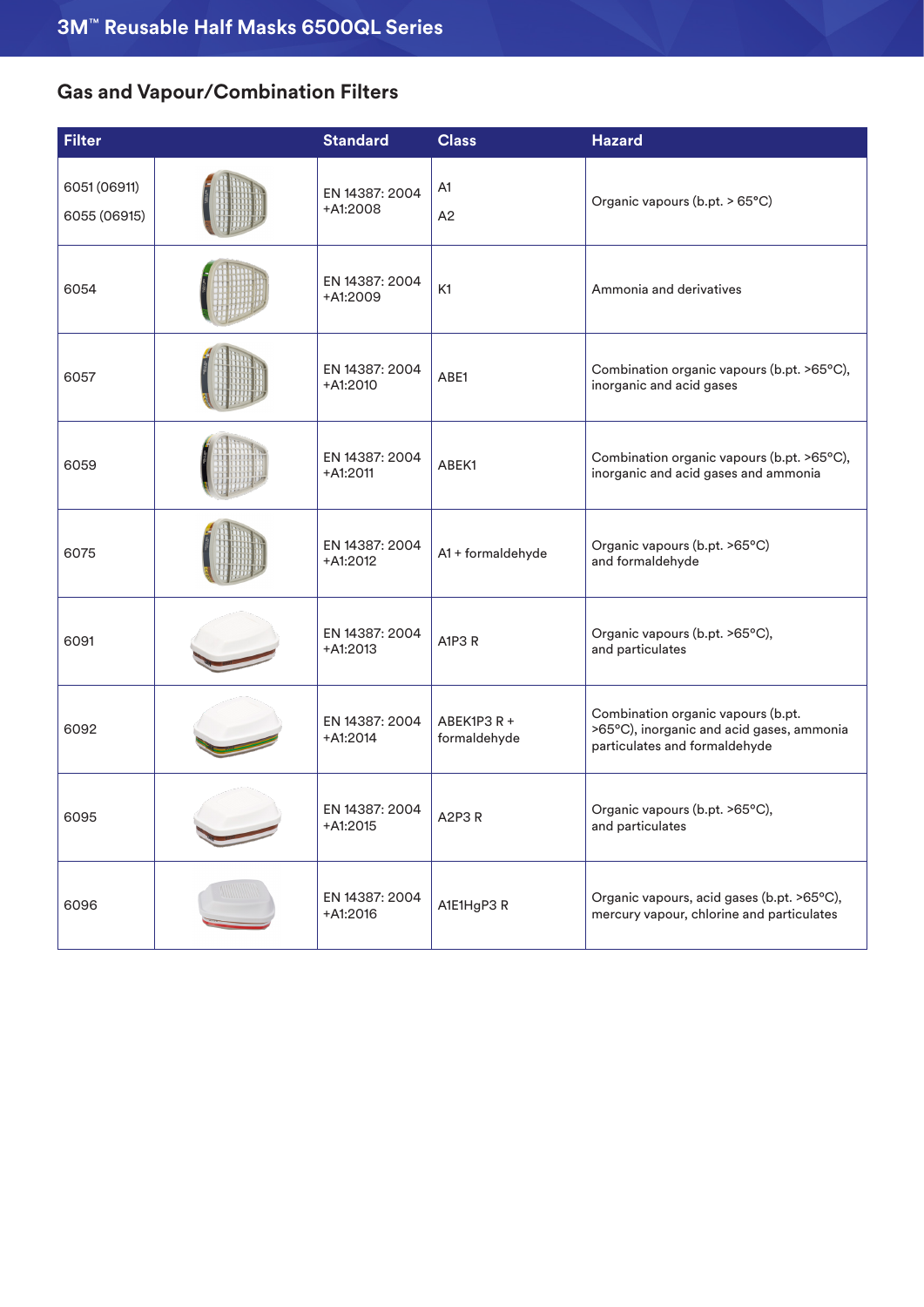#### **Particulate Filters**

| <b>Filter</b>               |                                                                              | <b>Standard</b>          | <b>Class</b>                                       | <b>Hazard</b>                                                                                  |
|-----------------------------|------------------------------------------------------------------------------|--------------------------|----------------------------------------------------|------------------------------------------------------------------------------------------------|
| 5911<br>5925(06925)<br>5935 |                                                                              | EN 143:2000 /<br>A1:2006 | P <sub>1</sub> R<br><b>P2R</b><br>P <sub>3</sub> R | Particulates (fine dusts and mists)                                                            |
| 2125<br>2135                | 3MW 2125<br>IN143:2000 P                                                     | EN 143:2000 /<br>A1:2006 | <b>P2R</b><br>P <sub>3</sub> R                     | Particulates (fine dusts and mists)                                                            |
| 2128<br>2138                | 3M 2138<br>ASN2S 1716 P3<br>UB Pat Re 38,002<br>005 LP B<br>OUGH EN CHOICHES | EN 143:2000 /<br>A1:2006 | <b>P2R</b><br>P <sub>3</sub> R                     | Particulates, ozone and nuisance levels of organic<br>vapours and acid gases                   |
| 6035                        |                                                                              | EN 143:2000 /<br>A1:2006 | P <sub>3</sub> R                                   | Particulates (fine dusts and mists)                                                            |
| 6038                        |                                                                              | EN 143:2000 /<br>A1:2006 | P <sub>3</sub> R                                   | Particulates, hydrogen fluoride at 30ppm, nuisance<br>levels of organic vapours and acid gases |

#### **Standards and approvals**

The 3M™ Reusable Half Masks 6500 Series meets the performance requirements of the European Standard EN 140 for Half Masks. The Certificate and Declaration of Conformity are available from the following website: www.3M.com/Respiratory/certs

#### **Intended use**

When the 3M™ Reusable Half Masks 6500 Series is fitted with Gas and Vapour Filters: 6000 Series gas and vapour filters may be used in concentrations of gases or vapours (types specified by 3M) up to 50 x the Occupational Exposure Limit (OEL) or 1000ppm (5000ppm for 6055) whichever value is lower. 6075 and 6092 also offer protection against concentrations of formaldehyde (10ppm only). 6000 Series gas and vapour filters should not be used to protect the wearer against a gas or vapour that has poor warning properties (smell or taste).

When the 3M™ Reusable Half Masks 6500 Series is fitted with Particulate Filters: 5911 filters may be used in concentrations of particulates up to 4 x OEL. 5925, 2125 or 2128 filters may be used in concentrations of particulates up to 12 x OEL. 3M™ Particulate Filters 2138, 2135, 5935, 6035 or 6038 may be used in concentrations of particulates up to 48 x OEL. 3M™ Particulate Filters 2128 and 2138 may be used to protect against ozone up to 10 x OEL and offers relief from acid gases and organic vapours at levels below the OEL. 3M™ Particulate Filter 6038 offers protection against 30ppm Hydrogen Fluoride and offers relief from, acid gases and organic vapours at levels below the OEL.

### **Use limitations**

Before use, check the expiration date.

For other use limitations please refer to the User Information supplied with the products. These respirators do not supply oxygen. Do not use in oxygen deficient areas.\*

Do not use for respiratory protection against atmospheric contaminants that have poor warning properties or are unknown or immediately dangerous to life and health (IDLH) or against contaminants, which generate high heats of reaction with chemical filters. (The 3M™ S-200 Supplied-Air Respirator System can be used against contaminants with poor warning properties, subject to other use limitations). Do not misuse, alter, modify or repair this product. Do not use with beards or other facial hair that prevent direct contact between the face and the edge of the respirator. Do not use with unknown concentrations of contaminants.

Leave the work area immediately and check the integrity of the respirator and replace face mask if: Damage has occurred or is apparent. Breathing becomes difficult or increased breathing resistance occurs. Dizziness or other distress occurs. You taste or smell the contaminant or an irritation occurs.

\* 3M definition minimum 19.5% by volume oxygen